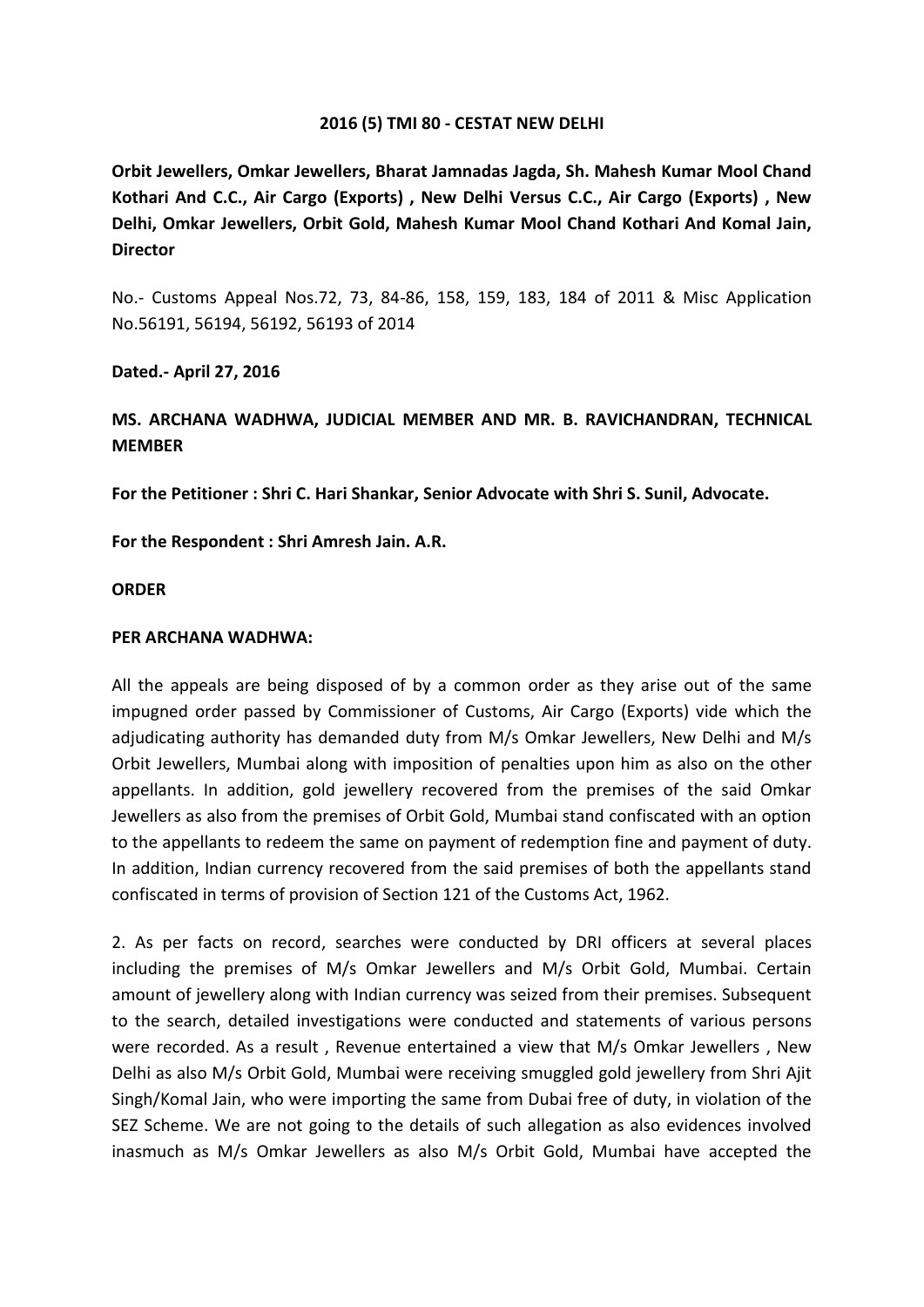allegations and have paid duty involved in the said transaction along with interest and 25% of the penalties.

3. The appellant's entire case rests on legal interpretation of the provisions of Section 28 (1A) of the Customs Act, which was introduced by the Taxation Laws (Amendment) Act of 2006. The appellant's entire case before the adjudicating authority as also before us is that the appellants having deposited the entire duty liability along with interest and 25% of the penalties, in terms of the said provisions, no further adjudication requiring any confiscation of the seized goods or imposing penalties on the other appellants , was called for inasmuch as the said provisions of law provided for deemed conclusion of the proceedings.

4. It is also seen that during pendency of the matter before the Commissioner,M/s Omkar Jewellers and M/s Orbit Gold filed writ petition before Hon'ble Delhi High Court. The order dated 16.9.2010 of the Hon'ble High Court of Delhi in respect of the said two petitioners is as under:

*In the course of hearing of these two writ petitions, it is submitted by M/s C. Hari Shankar, learned Counsel for petitioners that he may be permitted to file an application before the Commissioner of Customs, Air Cargo Exports, New Delhi, respondent No.2 herein, as he is entitled to release of goods in view of total compliance of provisions of Section 28(1A) of Customs Act, 1962.*

Regard being had to be aforesaid prayer, we are only inclined to direct , if an application is preferred within a week hence by the petitioners before respondent no.2, the respondent no.2 shall, after affording an opportunity of hearing to petitioners or its authorized representative, decide the matter as per law within a period of three weeks thereafter. Matter be listed on 18th November, 2010.

5. Thereafter, the matter was adjudicated by the Commissioner vide his impugned order dated 28.1.201. By not agreeing with the appellant's contention that adjudication proceedings stand concluded in terms of Section 28(1A) of the Customs Act, he proceeded to pass the impugned order confirming demands, confiscating goods and imposing penalties on all the co-noticees. Hence the present appeals.

6. Revenue is also in appeal against the said order seeking25% either imposition of penalties on some of the noticees or enhancement of penalties on others.

7. We have heard Shri C. Hari Shankar, ld. Senior Advocate appearing for the appellants and Shri Amresh Jain, ld. A.R. appearing for the Revenue.

8. The short point required to be decided in these present appeals is as to whether when the entire duty amount along with interest and penalties stand deposited by the assessee,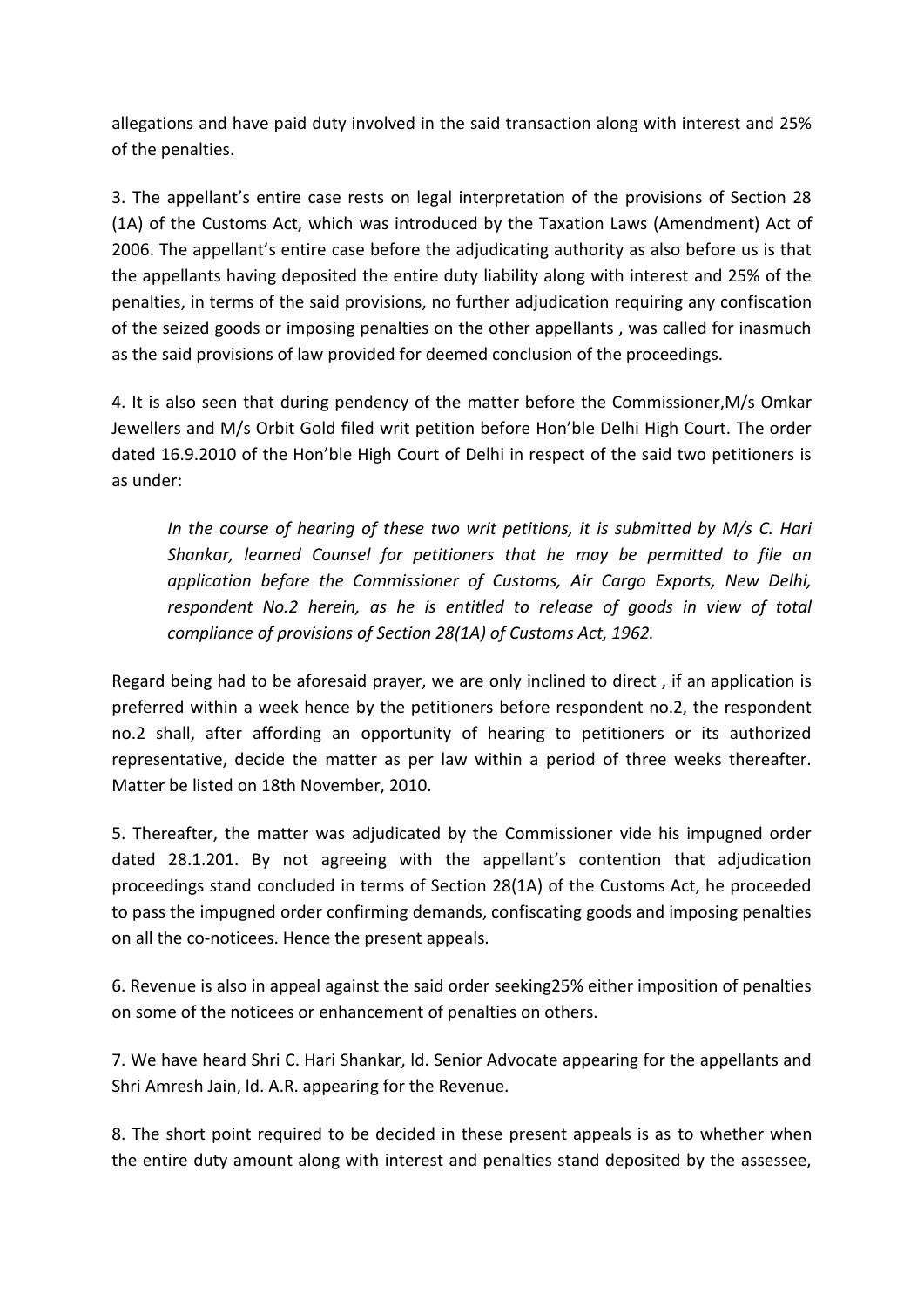whether the proceedings would stand concluded in respect of all the issues involved in respect of all the appellants or whether it is still open to the adjudicating authority to decide on other associated issues like confiscation etc. For better appreciation of the provisions of Section 28(1A), the same are being reproduced below:

*͞(1A) When any duty has not been levied or has been short-levied or the interest has not been charged or has been part paid or the duty or interest has been erroneously refunded by reason of collusion or any willful misstatement or suppression of facts by the importer or the exporter or the agent or employee of the importer or exporter, to whom a notice is served under the proviso to sub-section (1) by the proper office, may pay duty in full or in part as may be accepted by him, and the interest payable thereon under Section 28AB and penalty equal to twenty five per cent of the duty specified in the notice or the duty so accepted by such person within thirty days of the receipt of the notice.*

 *(2) The proper office, after considering the representation, if any, made by the person on whom notice is served under sub-section (1), shall determine the amount of duty or interest due from such person (not being in excess of the amount specified in the notice) and thereupon such person shall pay the amount so determined.*

*Provided that if such person has paid the duty in full together with interest and penalty under sub-section (1A), the proceedings in respect of such person and other persons to whom notice is served under sub-section (1) shall, without prejudice to the provisions of Section 135, 135A and 140, be deemed to be conclusive as to the matters stated therein.͟*

9. As is seen from above, the first proviso to Section 28(1A) provides deemed conclusion of the proceeding pending against noticee if the payment as regard the duty, interest and 25% of the penalty stands made by the noticee within a period 30 days of the receipt of the show cause notice. It is further seen that the said provision is applicable even in cases of demand having been arisen on account of collusion, willful misstatement or suppression, meaning thereby that the said law is applicable in respect of even illegal activity of assessee which stand accepted by him and the duty interest and part of penalty stand paid. Further, the said deposits should be within a period 30 days from the date of the receipt of the notice. In such a scenario , the proviso to the said Section 28(1A) provides for deeming status of conclusion of the proceeding except the proceeding in respect of Sections 135, 135A and 140.

10. In the present cases, the show cause notice was issued to the appellants on 4.2.2010 and thereafter on the application made by the appellant , document enclosed with the said show cause notice was served upon them on 8.4.2010. As such it can be safely concluded that the date of issuance of show cause notice is 8.4.2010.M/s Omkar Jewellers had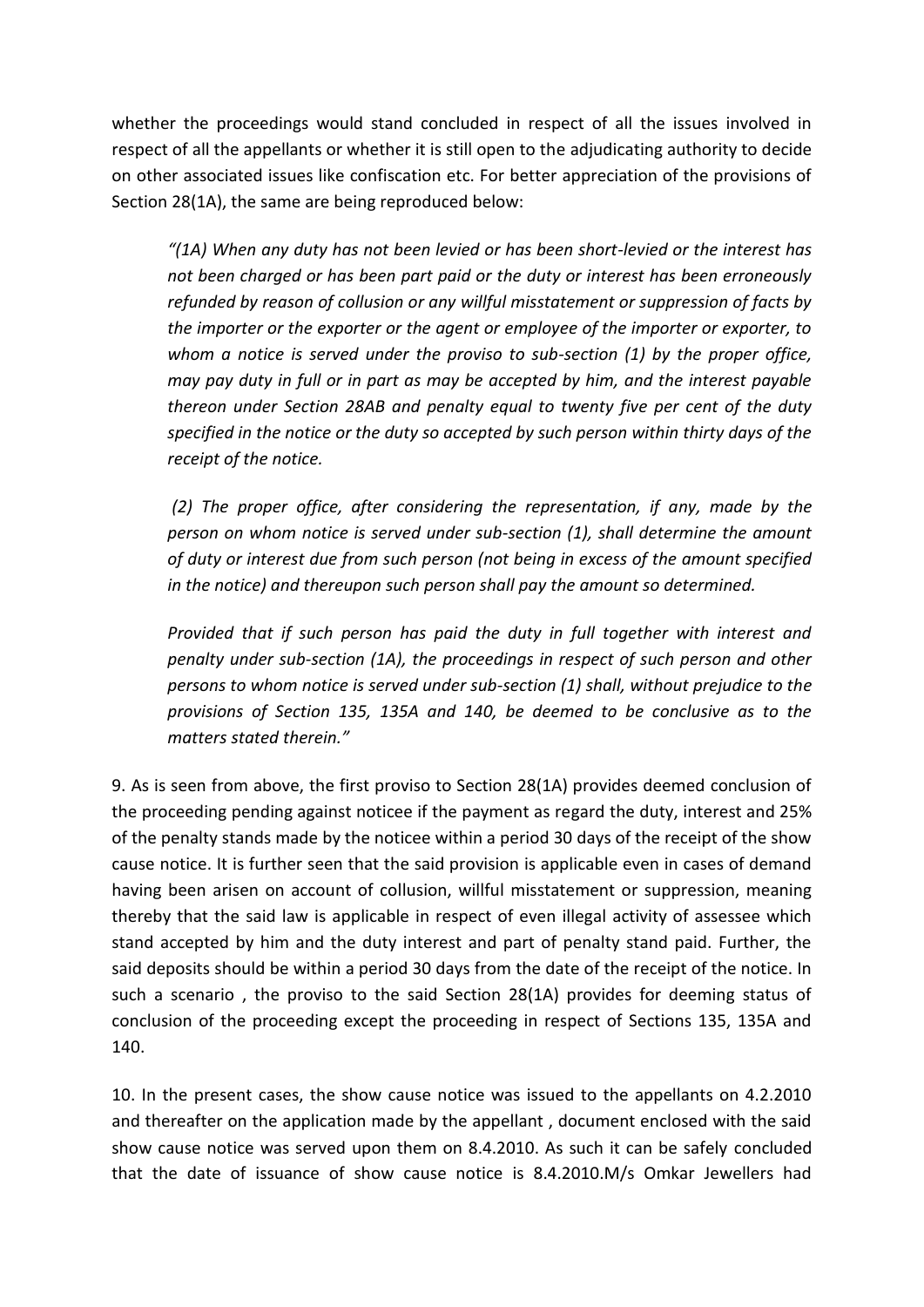deposited the entire disputed liability along with interest and penalties on 4.5.2010 i.e. within period 30 days from the date of service of the show cause notice. Similar is the case in respect of M/s Orbit Gold. There is, in fact, no dispute about such factual position that the duty, interest and 25% of penalty stand deposited by the appellants within period 30 days from the date of service of the show cause notice.

11. In the writ petition filed by the said appellants before the Honble Delhi High Court, the plea was taken that appellant having deposited the entire dues in terms of the proviso to Section 28(1A) of the Customs Act, 1962, the proceedings would come to an end in terms of the first proviso to the said Section. The Honble Delhi High Court in their order dated16.9.2010 reproduced above directed the said appellants to file an application within a period of one week before the adjudicating authority who would decide the matter as per law. Such an application stands made by the appellant.

The appellant's first grievance is that the proceedings do not stand adjudicated by the Commissioner within the period granted by the Honble High Court and as such the order having been passed in contemptuous compliance to the High Court order should be set aside on this ground alone. In the alternative , it stands strongly contended before us that the provision of Section 28(1A) stand wrongly interpreted by the adjudicating authority and in terms of the said Section read with Delhi High Court order, the proceeding should have been held as conclusive on the deposit of the amounts by the said appellants.

12. On going through the proviso to said Section, we find that the said section is a beneficial piece of legislation with intention to reduce the litigation proceedings where the noticee satisfies the condition of the said Section. As has already been observed that the said provision of law provides deeming concept of closure of the proceeding except the proceeding under provision of Section 135, 135A and 140 on full compliance of the main clause of Section 28(1A). There is no dispute about the fact that the appellants have satisfied the contents of the said Section . In such a scenario, the proceedings are required to be deemed as concluded thus not allowing the adjudicating authority to proceed ahead with the adjudication of the other aspects which may be involved in the proceeding. The language of the said Section is unequivocal in ordaining that in such scenario the proceeding in respect of such person and all other persons also, shall be deemed to be conclusive as the matters stated therein. The expression "proceeding" stands interpreted by the Hon'ble Supreme Court in the case of P L Kantha Rao and others vs. State of A.P. and others - (1995) 2 Supreme Court Cases 471 wherein it was observed that the word "proceeding" engrafted in Section 29 of the A.P. Administrative Tribunal must be understood in a broader perspective. The word "proceeding" would depend upon the scope of the enactment wherein the expression is used with reference to a particular context where it occurs. The proviso to Section 28(1A) uses the expression "proceeding" which in our view is required to be understood in broader manner keeping in view the legislative intention.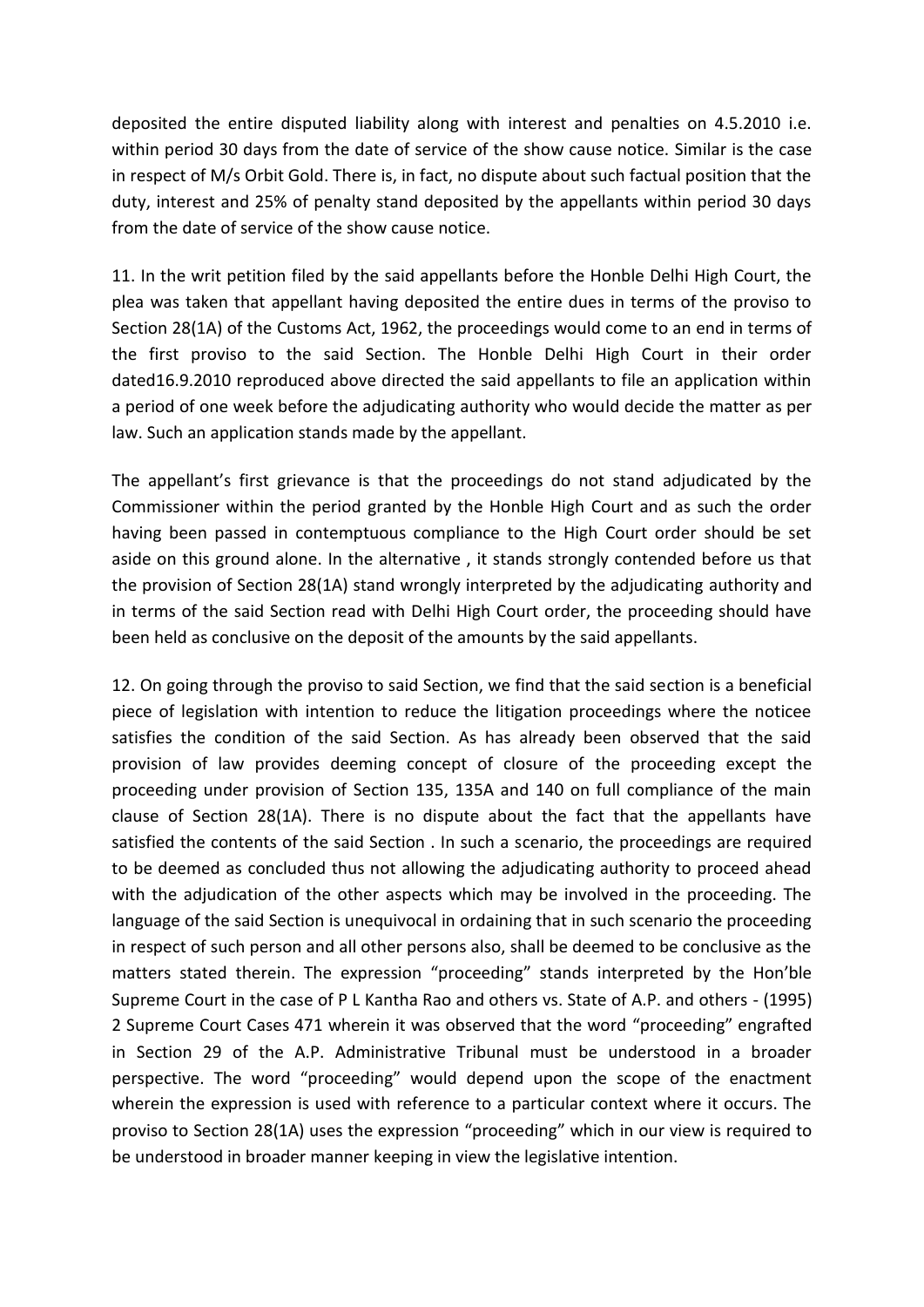Legislative intent is clear from the Circular No.831/8/2006-CX dated 26.7.2006 issued by the Board. Relevant paragraph is reproduced below:

*2. Section 11A of the Central Excise Act, 1944 has been amended to introduce an optional scheme for enabling voluntary payment of duty by assessees, in full or in part, in cases involving fraud, mis-statement etc. along with interest and 25% of the duty amount as penalty within 30 days of the receipt of the show cause notice thereby dispensing with the rigours of adjudication procedure. This is an additional facility given to the Trade to settle the dispute at an early stage to reduce litigation and also aid in collection of tax dues more expeditiously. The scheme is optional and not compulsory. The assessee has the further option of using the proposed facility in*  full or in part. In case of part payment, the remaining amount will be subject to *regular proceedings as per the law.*

As is clear from the above reproduced portion, the facilities stand extended to the assessees to deposit the dues within period 30 days so to as to settle the dispute at an early stage and to reduce further litigation. Though the said Circular stands issued in the context of the amended provision of Section 11A of the Central Excise Act, 1944, the same would equally apply to the identically amended provision of Section 28. We find that the Tribunal has taken note of the said provision as also the Boards Circular in various decisions and has categorically held that on compliance with the amended provision, as regards the deposit, no further proceeding can continue before the adjudicating authority. Reference can be made to the Tribunal decision in the case of Sonam Clock Pvt. Ltd. vs. C.C.E. Rajkot - 2012 (278) ELT 263 (Tri-Ahmd.) as also to another decision of of the Tribunal in the case of C.C.E. Vapi vs. Technovinyl Polymers Limited - 2013 (298) ELT 50 (Tri-Ahmd.). Further in the case of C.C.E., Raipur vs. Abir Steel Rolling Mills - 2013 (296) ELT 90 (Tri-Del.), it was held that facilties provided in terms of the provision of Section 11A were to settle the tax dispute immediately besides aiding in expeditious collection of dues. The proviso to Section 11A (2) of the Central Excise Act, 1944 is to the effect that proceedings in respect of "such person and other persons" to whom the notice is served, deemed to be conclusive on discharge of duty liability along with interest and 25% of penalty. By referring to the provision of Section 13 of General Clauses Act, 1897, it was observed that the words other personsused in said Section are to include co-noticees/persons llinked with allegation of contravention of Central Excise Rules, 1944. By observing so, the Tribunal rejected the Revenue's stand that the proceeding for imposition of separate penalty under Rule 26 would continue. It was held that adopting Revenues stand would amount to making workds "other persons' redundant. The proceedings against the main noticee having been concluded , there was no sense in continuing proceedings under Rule 26 against other persons. To the same effect is another decision of the Tribunal in the case of C.C.E., Raipur vs. Jay Prakash Agarwal - 2013 (297) ELT 554 (Tri-Del.). By taking note of the Board Circular No.831/8/2006-EX, dated 26.7.2006 it was observed that the same clarifies intention of the legislature so as to give opportunity to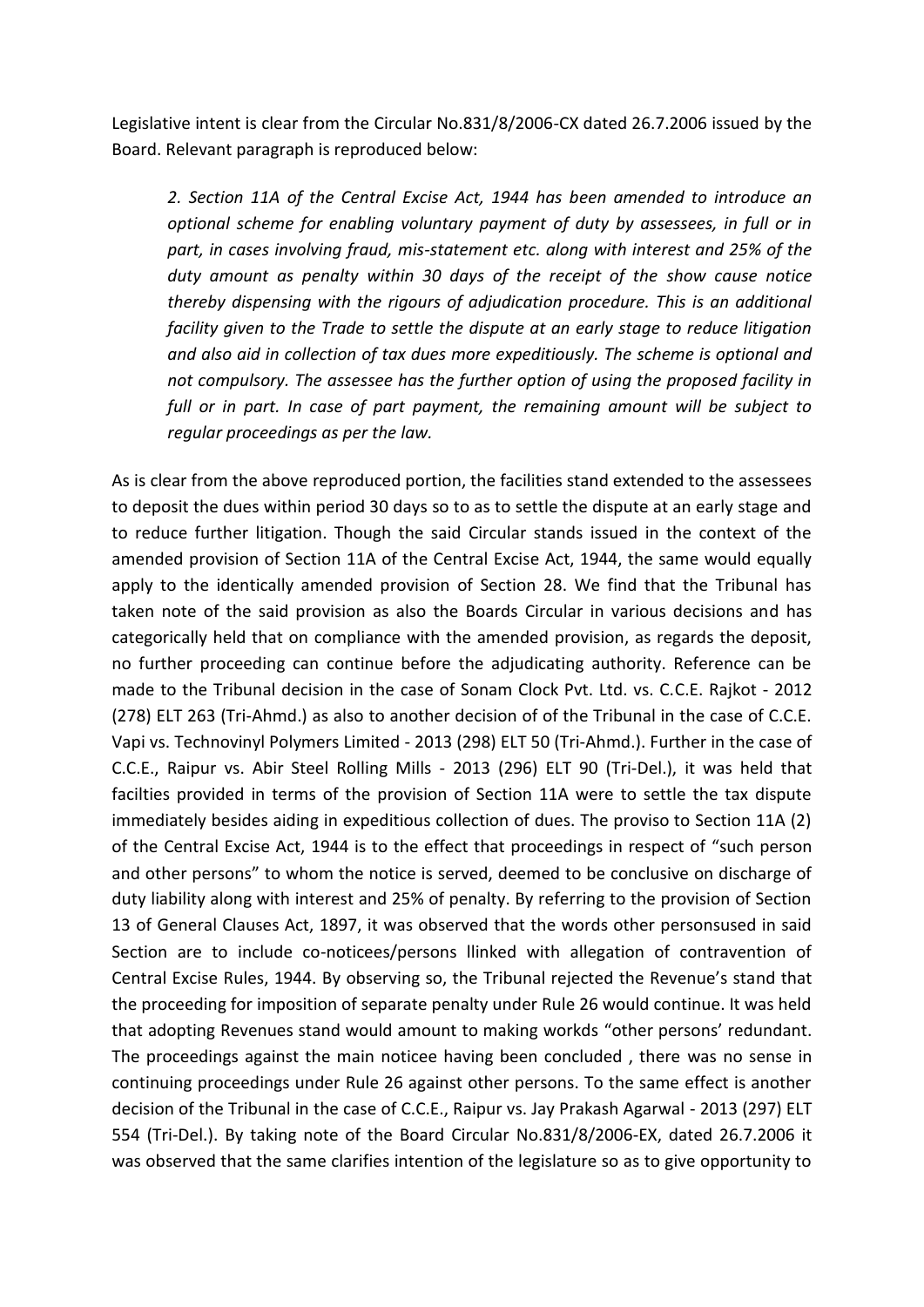manufacturer to settle the duty dispute immediately on receipt of show cause notice thereby avoiding litigation.

13. Though we note that the above decisions were mainly in the context of the Central Excise provisions but Section 11A of the said Act is pari materia to Section 28(1A) of the Customs Act. As such , the ratio of the above decisions would squarely apply to the facts of the present cases also.

14. We further note that proviso to Section 28(1A) uses the expression "as to the matter stated therein<sup>"</sup>. This will lead to simpliciter reference to all the matters stated in the show cause notice, including the proposal to confiscate the seized goods. The same would not survive once there is compliance with the provision of Section 28(1A).The said section makes exception only to the applicability of the Sections 135, 135A and 140 in which case the proceedings under the said Section can only be held as not concluded. To accept Revenues stand would amount curtailing the sweep of said proviso and by adopting artificial interpretation to defeat the statutory intention. It is well settled law that the legislative intent, extending certain beneficial provision to the assessee, should not be made frivolous by interpreting the provision in a particular manner other than the one which reflects upon such intent.

15. We find no justification for appreciating the example given by the Commissioner in the impugned order, referring to a case of import of horse with an infectious or contagious disease including anthrax etc., which requires destruction under Livestock Importation Act, 1898. Observation of the adjudicating authority that merely because the duty and fine is paid within time, the animal can not be released into the country with devastating effects on the local livestock. We are afraid that the said example given by the adjudicating authority is not appropriate to the present cases. We are only dealing with the provisions under Customs Act, 1962 and the proceedings for the confiscation of the jewelleries were also proposed under Customs Act only. In the case of animal, if the animal requires to be destroyed under the Livestock Importation Act, 1898, the same would be proceeded by the competent authority. The provision of Section 28(1A) cannot be interpreted to the effect that all the proceedings against the importer under all the Acts would be deemed to be concluded. The said provisions are applicable only in respect of proceedings under Customs Act, 1962 and provides for conclusion of the proceedings under Customs Act only. The original authoritys presumption that closure of proceedings under Customs Act may conclude all proceedings under other Acts also is fallacious. He is acting under the powers vested under Customs Act, 1962. While may be vested with some powers under the provisions of allied Acts, his role comes from the Customs Act. Nothing prevents respective competent authority under other Act if there is any action warranted to be taken against any person for violation of provisions of specific law.